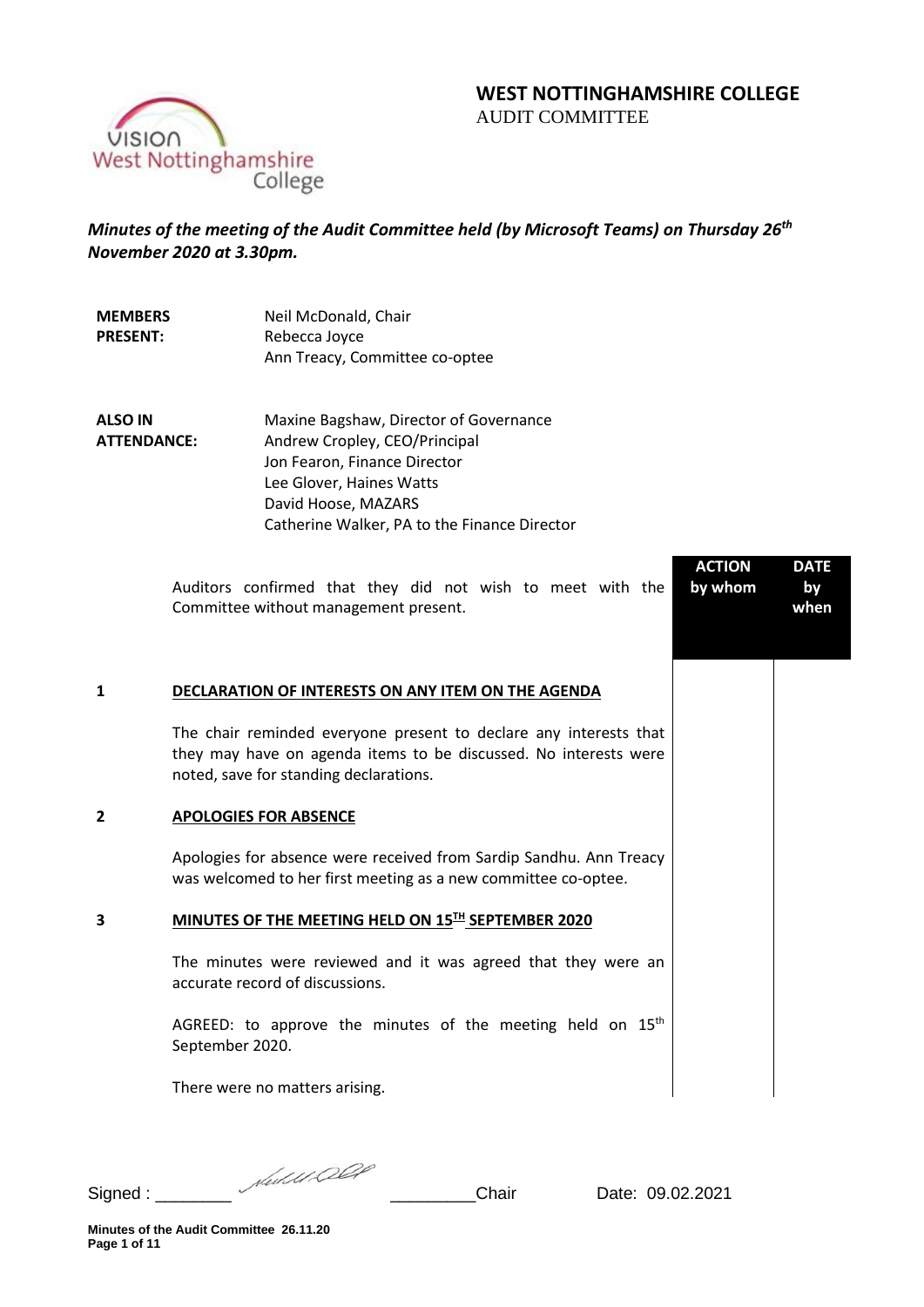|           | The committee discussed the update provided, and a number of                                                                                                                                                                                                                                                                                                                                                                                                                                                                                                                                                                                                                                                                                                                                                                                                                                                                   |                                                          |                                  |
|-----------|--------------------------------------------------------------------------------------------------------------------------------------------------------------------------------------------------------------------------------------------------------------------------------------------------------------------------------------------------------------------------------------------------------------------------------------------------------------------------------------------------------------------------------------------------------------------------------------------------------------------------------------------------------------------------------------------------------------------------------------------------------------------------------------------------------------------------------------------------------------------------------------------------------------------------------|----------------------------------------------------------|----------------------------------|
| $\bullet$ | comments and observations were made:<br>In relation to line 2, one member of the committee asked<br>whether the delay in reviewing the risk management strategy<br>would have any negative impact on the end of year sign-off.<br>The finance director confirmed that it would not.<br>Line $4 - it$ was agreed that procurement reports would be<br>presented to the committee on a six-monthly basis, with<br>these being March and September each year (next report due<br>March 2021).<br>Line $6 -$ the finance director advised that the college is<br>meeting with trade union representatives in December 2020<br>regarding the expenses policy. It was agreed that this would<br>then be shared with the Finance & Estates Committee, who<br>would undertake monitoring, if required, or respond to any<br>issues identified by the trade unions.<br>Line $7$ – an update on this investigation is to be given during | Finance<br>Director<br>Finance &<br>Estates<br>Committee | March<br>2021<br>January<br>2021 |
|           | confidential items later in the meeting.<br>2019/20 INTERNAL AUDIT ANNUAL REPORT                                                                                                                                                                                                                                                                                                                                                                                                                                                                                                                                                                                                                                                                                                                                                                                                                                               |                                                          |                                  |
|           | Haines Watts introduced this item and confirmed that it is a summary<br>of the work they have completed throughout the year. The<br>committees' attention was drawn to section 6, which provides their<br>opinion. It was explained that the statements made here are different<br>to the usual grades and, in terms of an annual opinion, this is 'as good<br>as it gets'. He confirmed a positive opinion for all three aspects, i.e.<br>risk management, governance and control processes.                                                                                                                                                                                                                                                                                                                                                                                                                                  |                                                          |                                  |
|           | The committee were advised that the curriculum planning review is<br>still ongoing and is outstanding. Haines Watts advised that they have<br>given this piece of work to an FE professional to review rather than a<br>'normal auditor', which is why there has been a slight delay. He<br>confirmed that this will have no impact upon their annual report as<br>they have been able to give an opinion based upon the work that has<br>already been completed. It was confirmed that the curriculum<br>planning report will be presented to the next meeting.                                                                                                                                                                                                                                                                                                                                                               | Haines<br>Watts                                          | 12 <sup>th</sup> Feb<br>2021     |
|           | The committee acknowledged that the report provided was positive;<br>however, there were a number of questions and observations made in<br>terms of the management responses; these were:<br>In relation to expenses, there was a concern raised that the<br>college's motor insurance policy was insufficient to cover all<br>aspects. The finance director advised that those members of<br>staff who are not usual travellers are covered by the insurance<br>and that the expectation is that more regular users sign to                                                                                                                                                                                                                                                                                                                                                                                                   |                                                          |                                  |

Signed : \_\_\_\_\_\_\_\_ \_\_\_\_\_\_\_\_\_Chair Date: 09.02.2021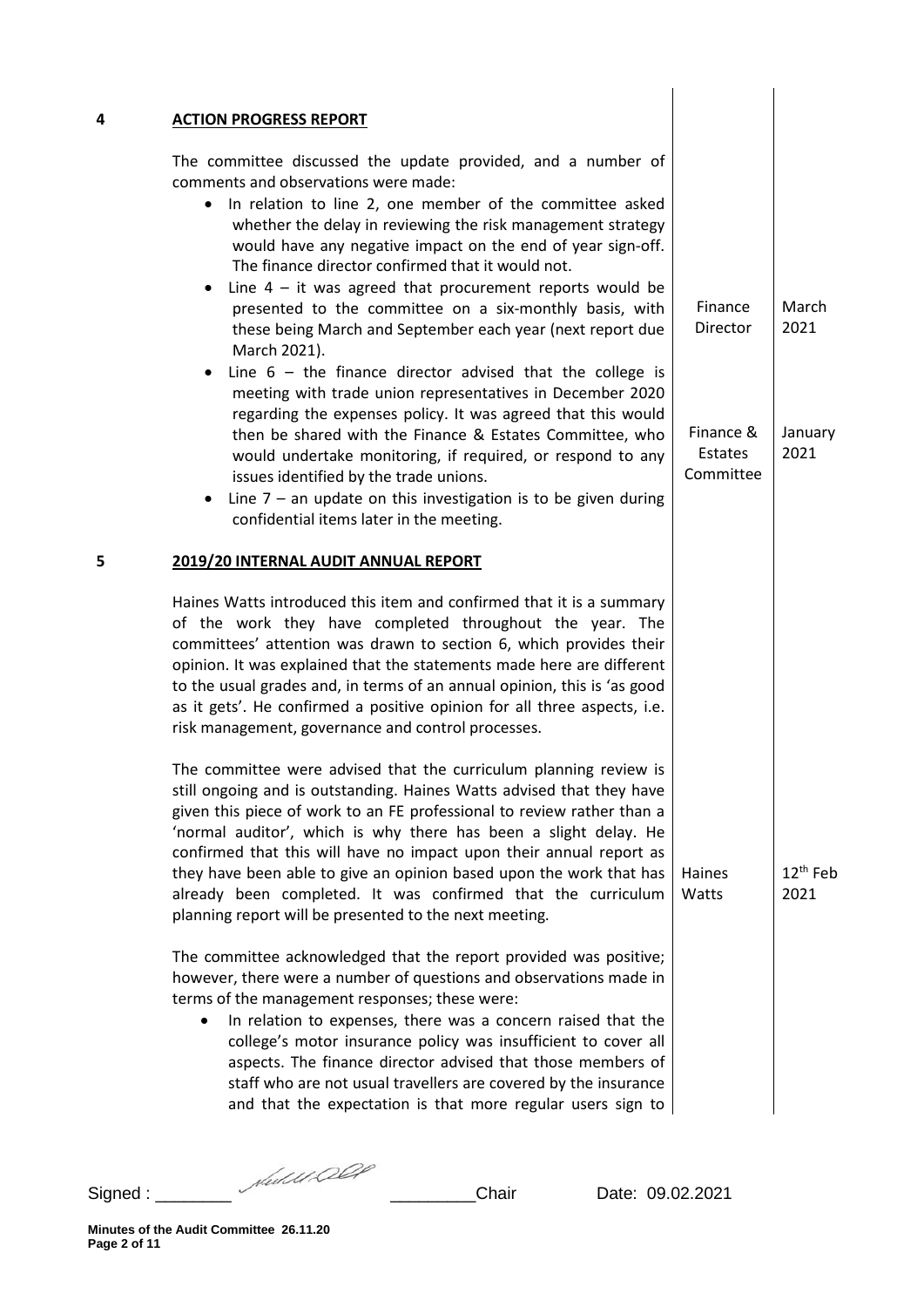confirm that they have their own business use cover as part of their own motor insurance. The finance director explained that, currently, the college relies on self-confirmation as part of the expenses sign-off process and that the college policy would only apply to occasional users.

A challenge from one member of the committee was that it is the responsibility of the employer to check actual documentation to ensure that appropriate insurance is in place. The finance director confirmed that the college was developing the system so as to provide an ability to upload documents but that this is not yet in place because of capacity challenges. The committee felt that this was a risk that needed to be addressed: an example given was a college who had been found to be guilty of corporate manslaughter following an accident on the M6. The committee asked whether this risk sits on the register. The finance director indicated that, at the present time, it doesn't sit on the corporate risk register and that the mitigating action is the requirement for self-declaration. He expressed the view that there needed to be a balance struck, particularly during the current context of COVID, where there is much reduced travel in any event. He confirmed that the intention is to implement the system which will then allow self-provision of documents.

The committee asked for the timescale/deadline for modular implementation of the self-declaration system. The finance director indicated that, pre-COVID, the aim was for the spring; however, it is now likely to be later because of other priorities. It was agreed that the finance director would check this position and provide a summary email to the committee. He explained that the inability to visually check documentation has predominantly been a resource issue. A suggestion from one member of the committee was to ask line managers to verify that they have seen the original documents, which would 'share the load'. It was confirmed that the new system, once introduced, will put a block on payments where no evidence of insurance has been provided, which will address this issue.

The committee felt that it was important to recognise the risk in this area and ask that the risk register be updated to reflect this. They also asked for an update report to the next meeting regarding mitigating actions in place. Finance Director

- In relation to payroll, one member of the committee suggested that process checks may need to be in place and undertaken first. It was explained that the audit point made was a timing issue and that the new self-certification system implements this. He confirmed that everything is recorded within Excel.
- In relation to the marketing strategy, it was confirmed that the college has moved on from the audit point made and that its

Signed : \_\_\_\_\_\_\_\_ \_\_\_\_\_\_\_\_\_Chair Date: 09.02.2021

Finance Dec.

Director

2020

Feb.

2020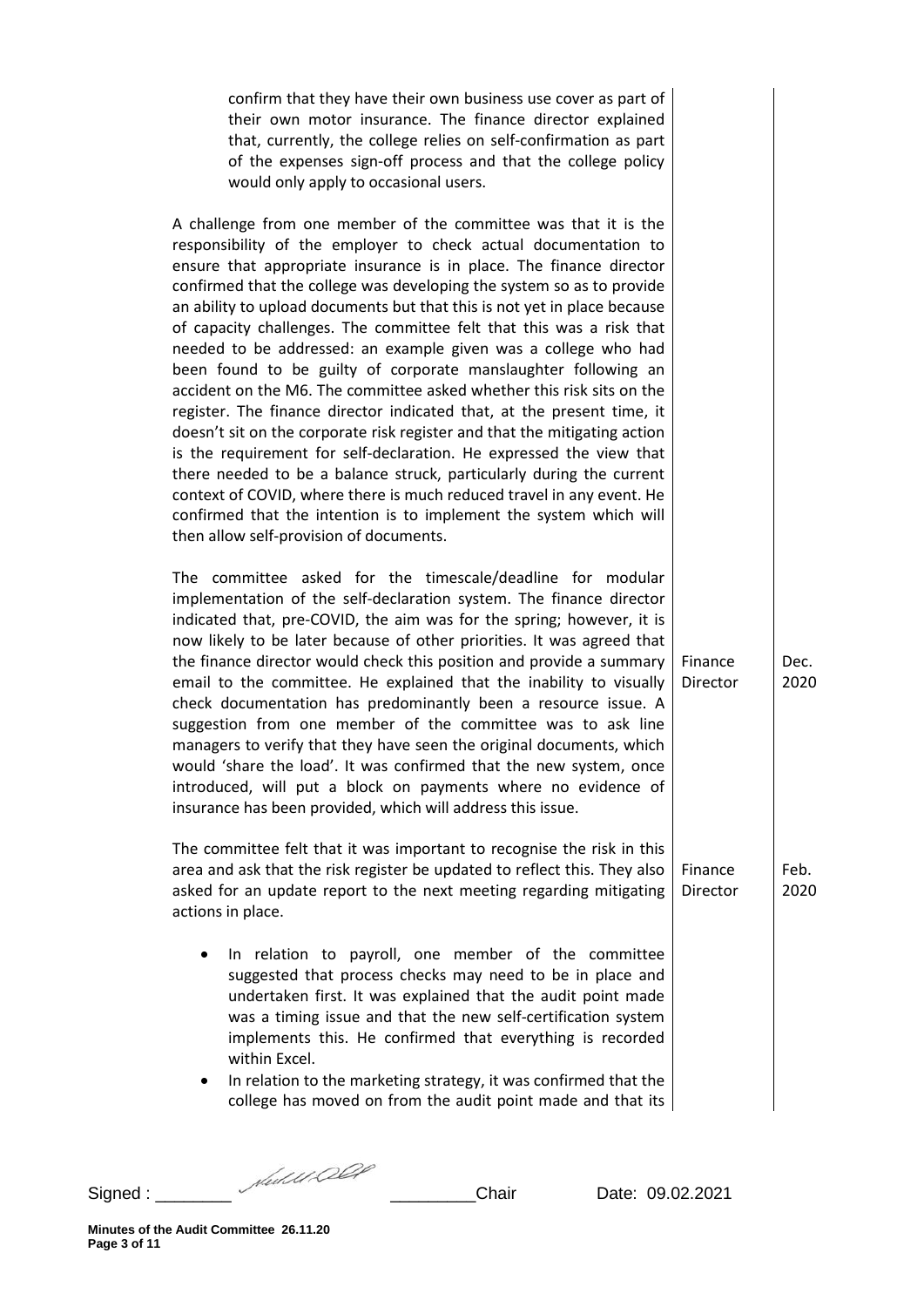creation is now included as a target/objective within the strategic plan.

- In relation to employer engagement, the committee asked whether the reporting proposed was sufficient. It was explained that there is now an employer engagement strategy in place and that governors have been involved in its development, particularly Sardip Sandhu, Neil McDonald and John Gray. It was acknowledged that the college position has moved on since the audit and that a lot of work has been done. It was explained that the college now has a three-tier client structure in place regarding employer engagement, which is a new approach, and that activity is tracked by tier, with the focus being on those employers in tier 1. The finance director indicated that an issue for the college is its capacity to go forward with growth regarding apprenticeship numbers and explained that there is a waiting list in place to progress once the college has sufficient capacity.
- In relation to risk management, it was noted that the intention for curriculum areas is to retrospectively include three key risks. One member of the committee asked whether this was sufficient or whether, instead, curriculum areas should each have their own risk register. The principal expressed the view that it is important for risk management lower down the organisation to be reasonable and proportionate, and acknowledged that the college was on a journey in relation to this. He expressed the view that individual curriculum area risks are, in the main, marginal and that it is important for curriculum managers to have the right focus; therefore, risk management processes need to be helpful rather than burdensome for them. Whilst acknowledging this, a challenge from the committee, which has been stated before, is to see risk management and risk registers embedded further within the organisation.

AGREED: to note the content of the update provided.

#### **6 SUBCONTRACTING COMPLIANCE REPORT**

This agenda item was introduced by Haines Watts and they confirmed that all colleges that subcontract over a specific level are required to have an independent review. WNC's subcontracted provision is circa £3 million, which is far in excess of the trigger point for this audit.

He drew the committee's attention to the report provided and he confirmed that the audit opinion is that the college materially complies with the ESFA requirements. He explained that there were a few areas identified where the college could improve; examples given were:

• Subcontractor declarations of interests and the college system

Signed : \_\_\_\_\_\_\_\_ \_\_\_\_\_\_\_\_\_Chair Date: 09.02.2021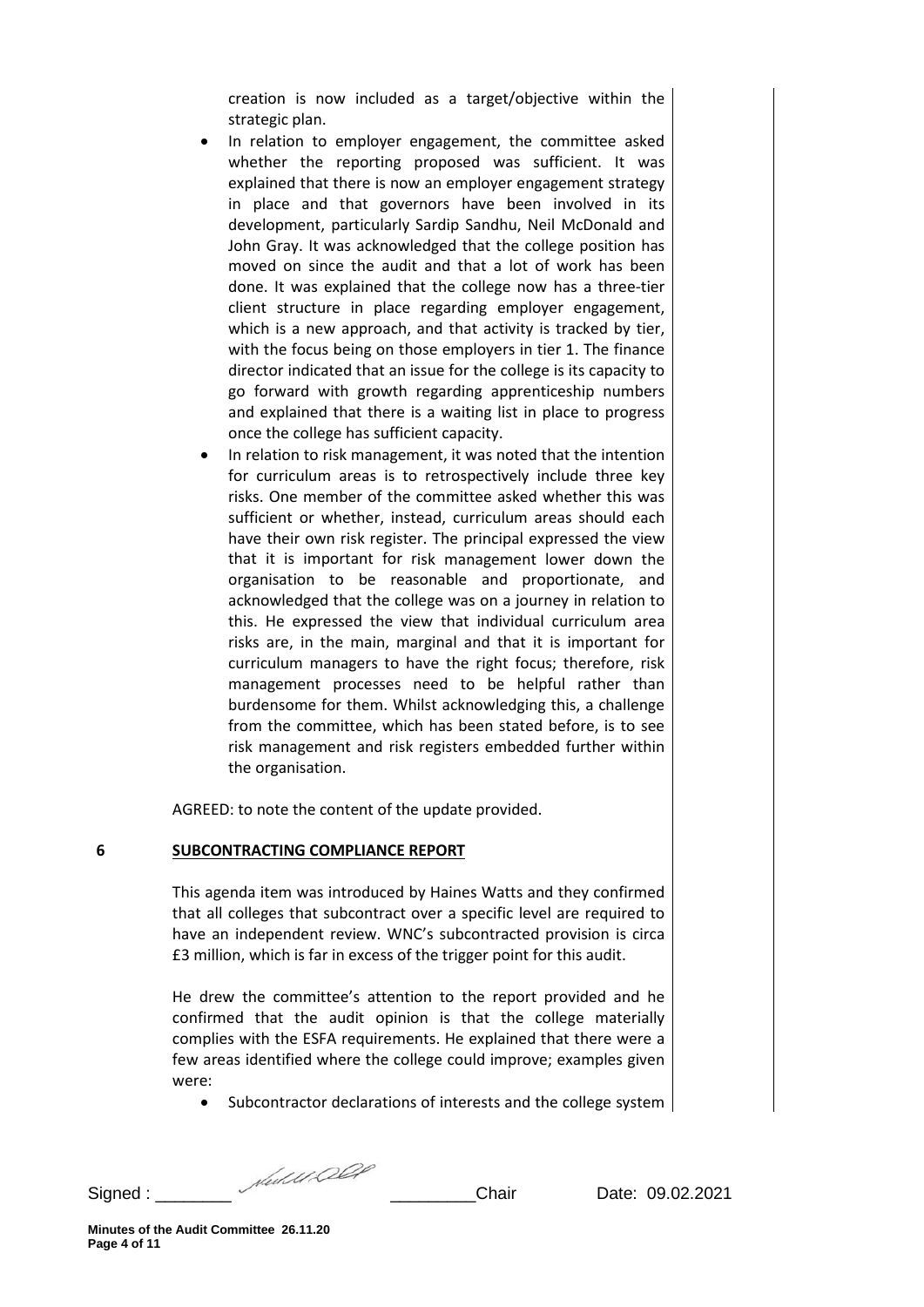in relation to a nil return.

- The level of evidence included within the due diligence checks.
- Start dates on the ILR and how these relate to the signing of contracts. The finance director explained that the college was now using the DocuSign system which should help significantly in relation to this.
- Business continuity plans  $-$  he explained that the college should have a plan in place to show how it would proceed to conclude learning for every learner, should it be the case that the subcontractor is unable to continue.

The committee's attention was then drawn to section two of the report, which is the action/implementation plan, and there were a number of comments and observations:

• In relation to section 2, which is due diligence, the committee asked what the college currently does and what it intends to do differently. The finance director explained that the college currently asks them to self-declare regarding a number of aspects, e.g. insurance, financial accounts, etc., but now intends to ask to see the documents as part of a compliance checking process. A challenge from the committee was that, wherever possible, independent sources of verification should be sought particularly in high risk areas like subcontracting.

One member of the committee asked whether the UK PRN number is checked for contracts. It was explained that this is done when an organisation first joins the subcontractor list; however, thereafter it is not checked and the college relies on annual self-declaration. What the college currently doesn't do is check that they have not been struck off the register over time. The finance director indicated that the college acknowledges the limits of self-declaration and will now ask for sight of external verification and/or undertake their own checks. He confirmed that credit checks are all undertaken as a matter of routine.

One member of the committee asked who holds the data in relation to the learners. The finance director confirmed that it is both the college and the subcontractor. It was agreed that this would be included as part of the business continuity planning. The finance director explained that most learners with subcontractors are on fairly shortterm courses, which does mitigate the risks in this area.

When considering the report as a whole, an observation made by the committee was that there were some actions which were imminent in terms of timescales and, as they have been agreed, it is expected that they will be met. The committee all agreed that they had been assured regarding the system changes explained and discussed during the meeting today.

Signed : \_\_\_\_\_\_\_\_ \_\_\_\_\_\_\_\_\_Chair Date: 09.02.2021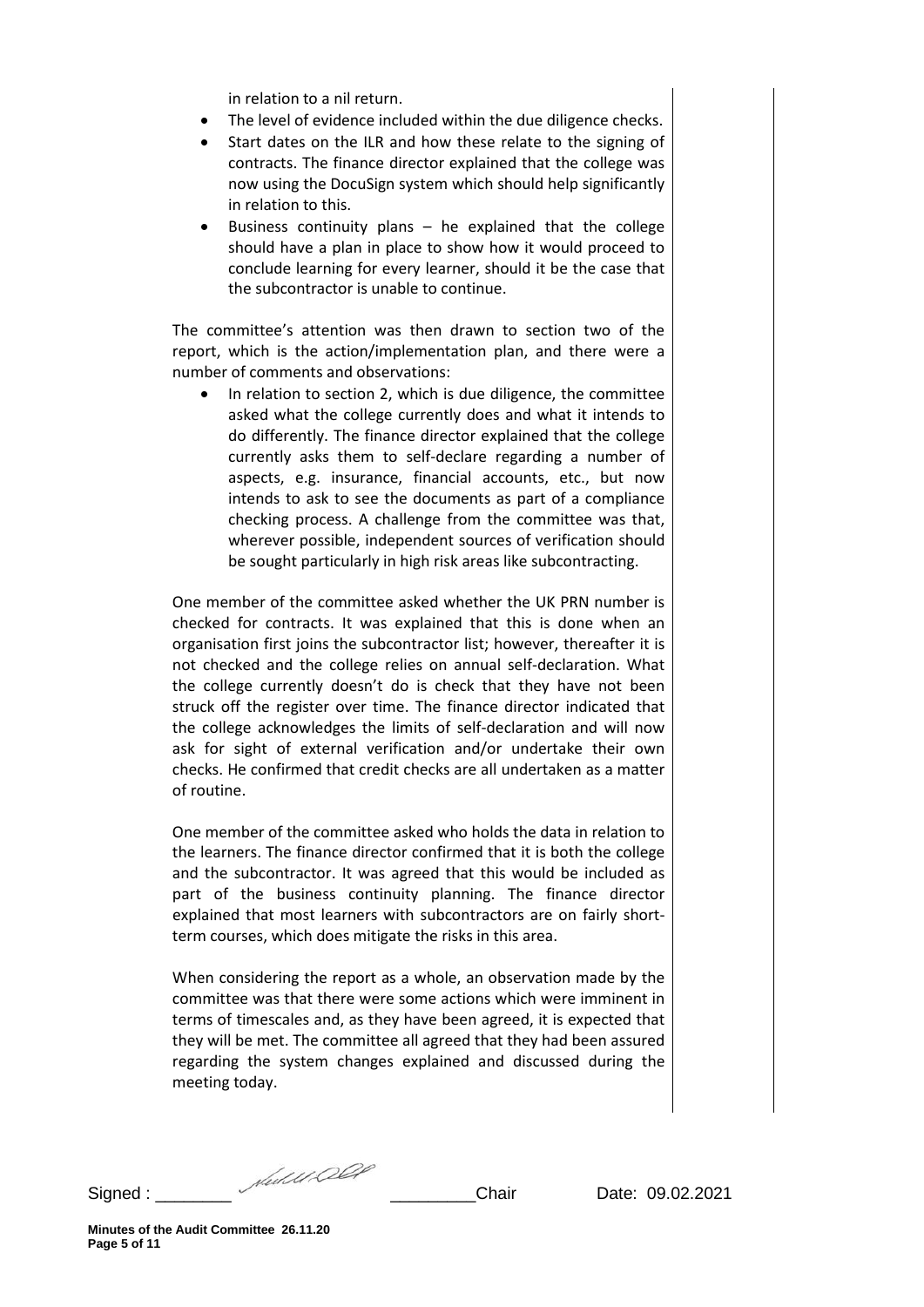AGREED: to note the content of the update provided.

#### **7 AUDIT COMMITTEE ANNUAL REPORT FOR 2019/20 – DRAFT**

The director of governance introduced this item and explained that it had been compiled using the same format as the prior year. It was acknowledged that there is no prescribed format, therefore, it can be changed if required. She provided a summary of the sections then invited observations and suggestions for change that committee members may feel would be helpful. There were a number of observation and requests made, including:

- On page 3, expand on the audit areas covered and list the six areas reviewed by internal auditors.
- In paragraph 10.2, the word to be used is 'applied' rather than 'undertaken'.
- In section 5.1, there should be an expansion to explain what risk management work has been concluded throughout the year, including:
	- a) Review of risk appetite
	- b) Review and strengthening of the risk register processes
	- c) Work done to enhance and embed risk management within the executive, it being acknowledged that the risk register is discussed at each executive meeting and also at management meetings further down the organisation.

The director of governance confirmed that she would update as required, and it was agreed to provide delegated authority to the committee chair to agree a final version before provision to the Corporation Board at its December meeting.

#### AGREED:

- a) To note the draft document provided
- b) Request that the director of governance amend in line with points discussed at the meeting
- c) Delegate authority to the committee chair to agree a final version to be provided to the Corporation Board.

### **8 AUDIT SERVICES – ADDITIONAL (NON-AUDIT) WORK UNDERTAKEN IN 2019/20**

The finance director confirmed that there had been no additional work undertaken that was outside of the audit scopes previously agreed.

AGREED: to note the content of the update provided.

#### **9 INTERNAL AUDIT 2020/21**

Signed : \_\_\_\_\_\_\_\_ \_\_\_\_\_\_\_\_\_Chair Date: 09.02.2021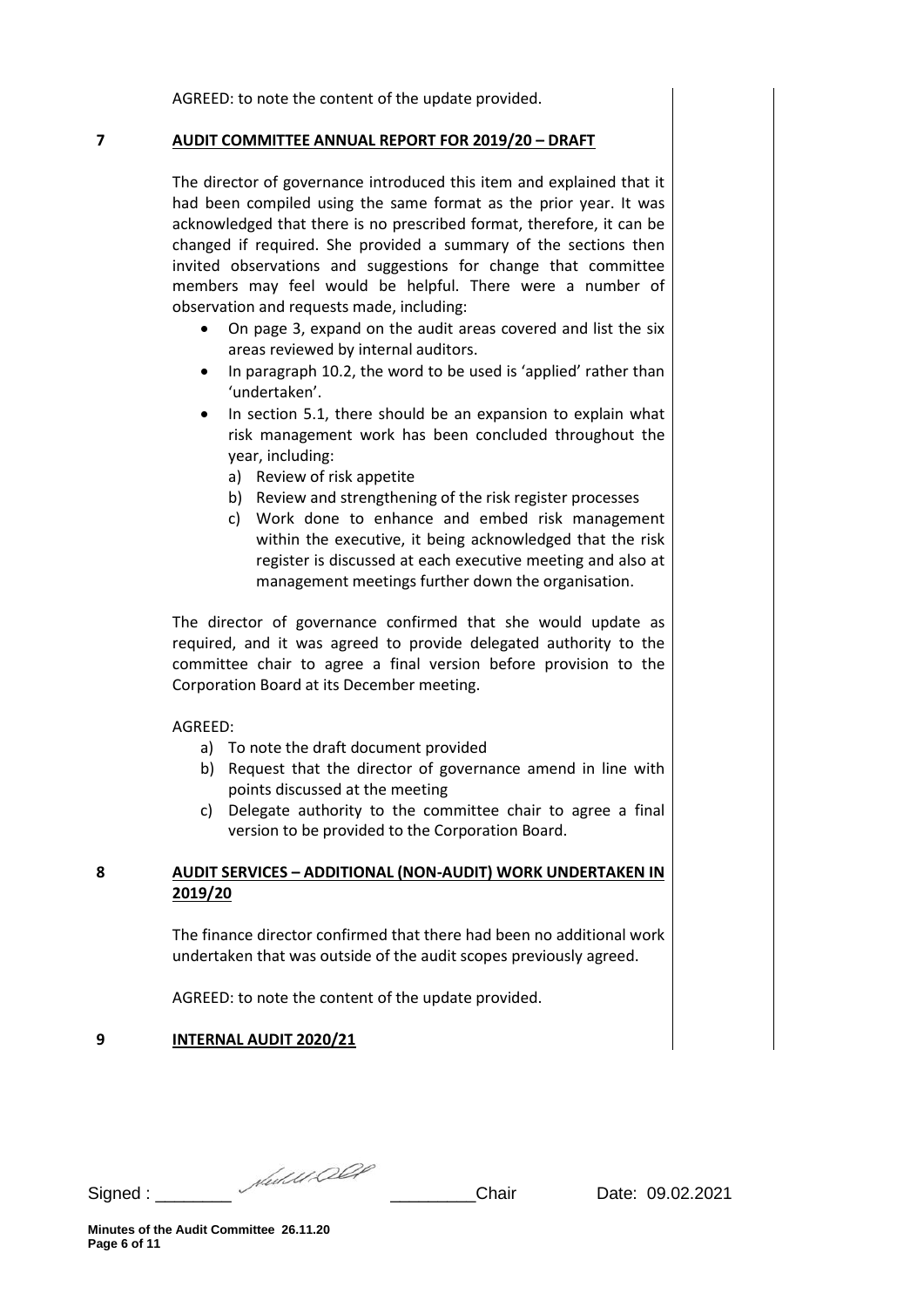The committee chair reminded that these fieldwork scopes have been provided to ensure that the committee has visibility before any planned fieldwork, so as to be able to contribute to the content.

Haines Watts presented the four draft audit plans and it was confirmed that, if approved today, work would start as soon as possible so that outcomes can be reported to the Audit Committee at the February and April meetings. He confirmed that everyone will push to do as much as possible as early as possible.

The fieldwork scopes were then reviewed on an individual basis.

1) Budgetary control

The committee's attention was drawn to the key risks, and an observation made by one member of the committee was that it appears to miss the mark in one area, i.e. staff could fail to take ownership of the budget which could lead to noncompliance. They agreed that budget holders need to be involved in the development of budgets so that they can be held to account and also have 'buy-in'. Internal auditors confirmed that they would slightly amend the phraseology of the risk and have 'staff engagement' as its own bullet point. All agreed that it was a matter of emphasis regarding staff 'buyin'. The committee indicated that it was important for internal auditors to speak to a number of budget holders as well as complete the survey proposed. Subject to the minor suggestions made, the committee were happy to approve the scope as presented.

2) HR health check

The committee asked whether this would apply to both the college and VBSS. It was confirmed that it would and it was noted that it was not intended that bksb would be included in this review, as they are subject to their own audits in any event. A challenge from the committee was that there is no reference to reviewing the disciplinary processes and policies in place. Internal auditors confirmed that the intention of this review is to look at general appraisal and development processes, and that they would not normally include disciplinary cases because they tend to have a greater level of focus internally in any event. The committee felt that it was important to include a review of the disciplinary policies and processes in place to at least give a view on whether they are appropriate.

A challenge from the principal was whether or not this review can also look at the softer aspects of HR. Examples given were staff surveys, employee council meetings, etc. Auditors were asked, as a minimum, to look at staff survey outcomes and the minutes of employee council meetings.

Signed : \_\_\_\_\_\_\_\_ \_\_\_\_\_\_\_\_\_Chair Date: 09.02.2021

**Minutes of the Audit Committee 26.11.20 Page 7 of 11**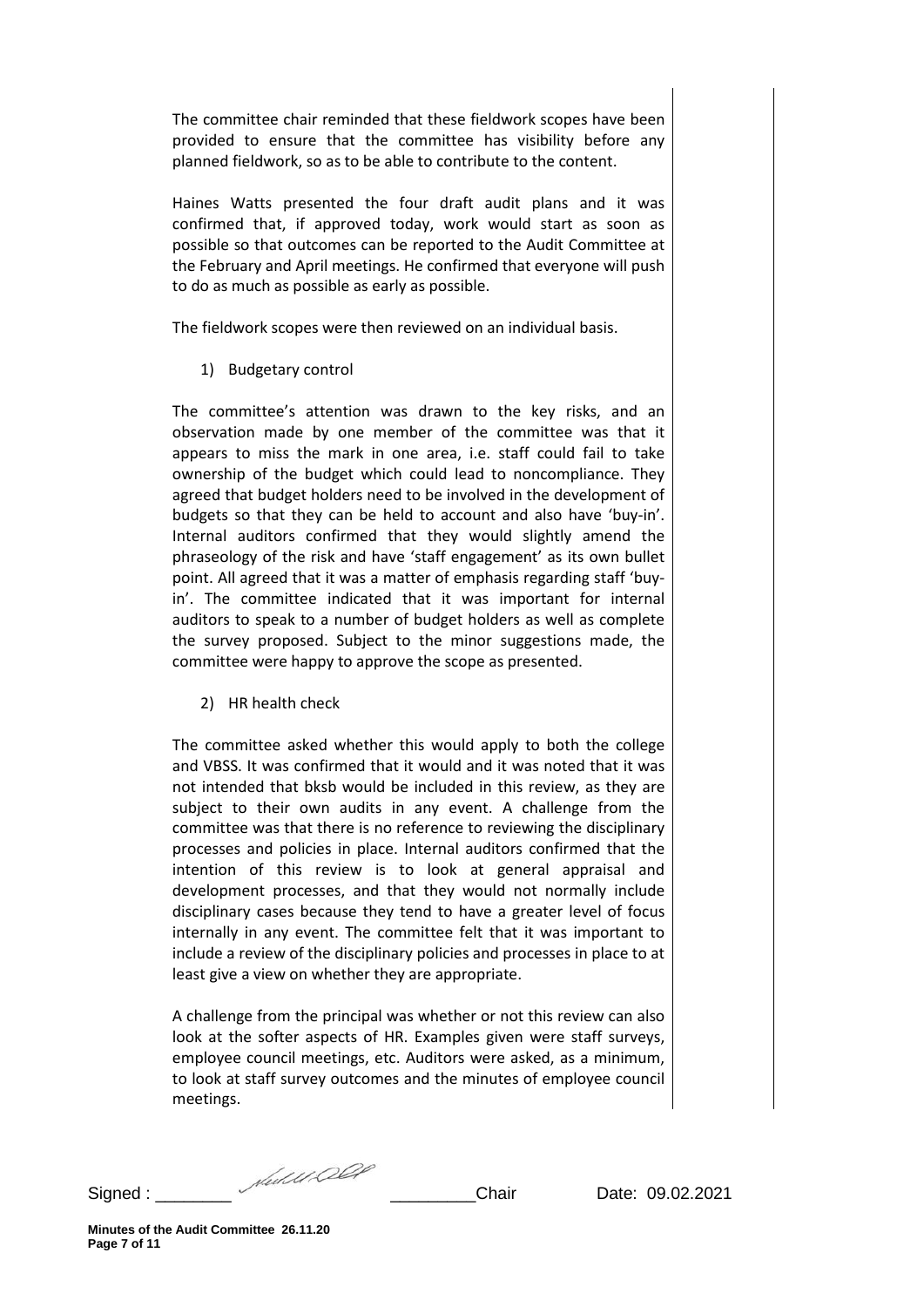Internal auditors confirmed that they will look at staff development processes but indicated that this is a 'health check', therefore the review is conducted at a high level rather than in depth. He explained that this will allow auditors and the college to get a 'quick feel' and that, from this review, it is possible that there could be areas identified which need more detailed review and scrutiny. Following discussions, the committee were happy to approve the scope proposed, with auditors taking due cognisance of the comments and requests made at the meeting.

### 3) Payroll and benefits

The committee were satisfied with the scope proposal and it was confirmed that this review will include VBSS staff as well as college staff.

# 4) Performance management

A challenge from the committee was that this would be better described as 'organisational' performance management, which is different to HR performance management. The intended focus of this review is the key data that feeds in to the balanced scorecard. Auditors will test the accuracy of source data and how this is utilised to inform the scorecard. The committee asked whether now was the right time to undertake this review, given that the scorecard was still in the developmental phase. The finance director expressed the view that it was a useful time to undertake the review, albeit that it was acknowledged that it is not a mature process yet. He indicated that it would be a good test and any findings would help to shape changes in the future. The principal indicated that it was important to look not only at what is used but also at how the data is compared, i.e. with what and when. It was explained that the intention is to look to validate the data generated and input, i.e. a focus on the source data. The committee also indicated that it would be useful to take a view on how well defined the RAG-rating system is, i.e. is it objective rather than subjective. All agreed that it was important for governors to be aware of and comfortable with the RAG-rating process. Subject to the comments made in the meeting, the committee were happy to agree the scope as presented.

#### **10 COMPOSITE COLLEGE RECOMMENDATIONS REPORT**

Catherine Walker presented this item and, in relation to recommendations made in 2019/20, explained that there are currently three medium- and five low-risk actions to be implemented. She drew governors' attention to the summary provided in section 2.1 of the cover report. She confirmed that there are four new actions now to add and that these relate to the subcontracting audit findings

Signed : \_\_\_\_\_\_\_\_ \_\_\_\_\_\_\_\_\_Chair Date: 09.02.2021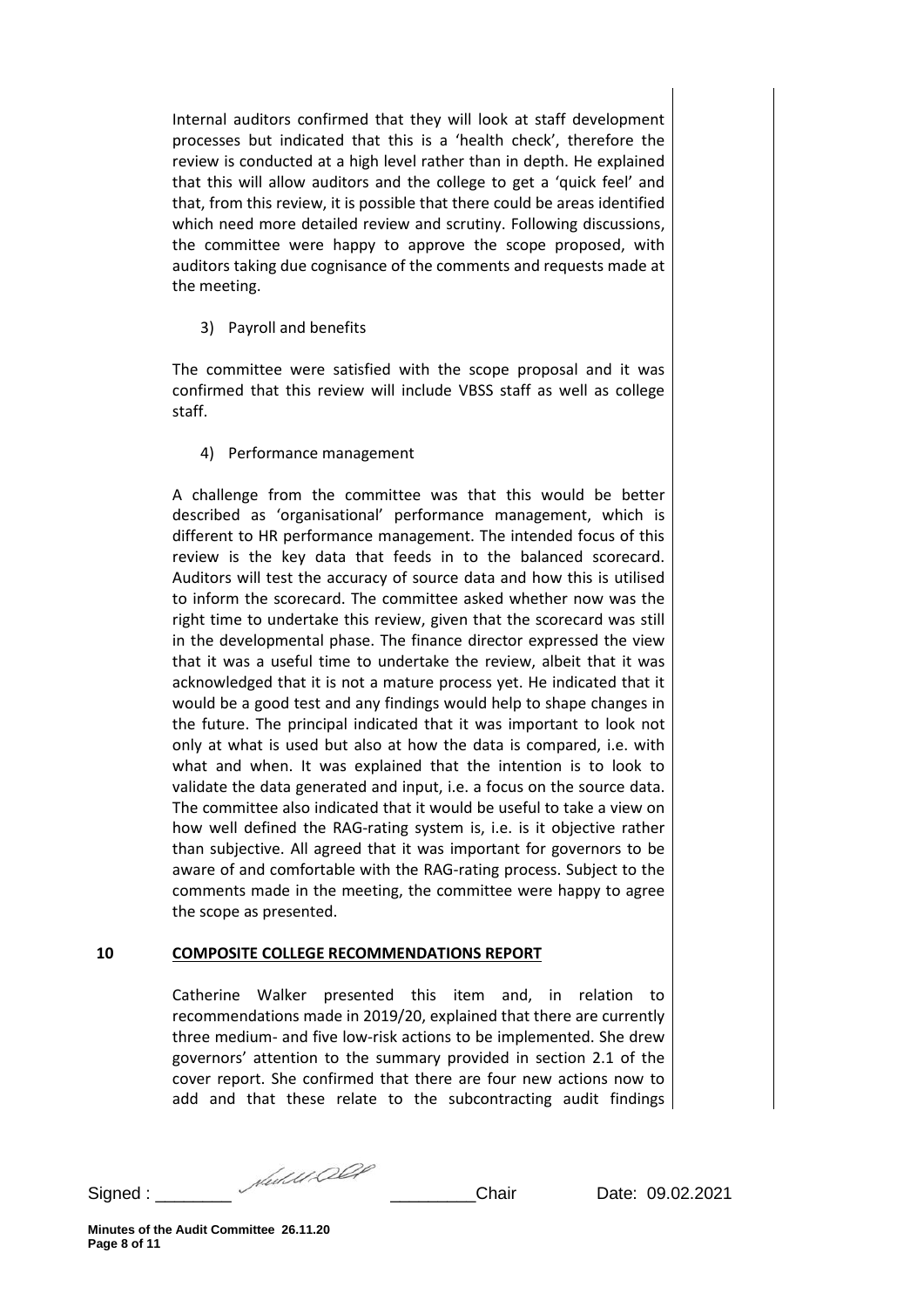discussed earlier in the meeting.

The committee's attention was then drawn to Appendix A, and a summary was given of the actions now completed. A specific focus was on the medium rather than the low recommendations. She confirmed that the action in line 9 is due at the end of the year and that there are five low priority actions still to complete within timescales for this year. There is one without a completion date as the college does not see implementation of this as a priority. She confirmed that all staff have been reminded of the deadlines due for this year and no concerns have been expressed regarding completion.

The committee's attention was then drawn to Appendix B, which is a summary of FEC and external audit recommendations. She explained that this is regularly reviewed by the ESFA and, as part of this process, one other amber item has been added which relates to the timing of the bksb sale. She indicated that there was only one action remaining from the FEC visits. Whilst line 26 does remain outstanding, the FEC acknowledged that good progress has been made despite the action remaining ongoing. There were no additional recommendations following the most recent visit in September 2020.

The committee asked for an update in relation to the covenant position. The finance director advised that there is now confidence as Lloyds have agreed to an extension of the covenants until November 2021. Agreement has been reached for the college to repay £4 million to stakeholders, with £2.4 million going to the ESFA and £1.6 million going to Lloyds. This will provide significant coverage and build in a buffer regarding the covenants. The agreed position enables resolution to November 2021. He confirmed that the debt and cash ratios have been the subject of significant debate.

One member of the committee asked for an update in relation to the Information Memorandum regarding the sale. The finance director confirmed that it was broadly completed and that Deloitte and BDO are working to finalise with an aligned position.

The committee considered the composite summary as a whole and questioned how achievable the December completion dates are. They asked that, for future iterations, the dates be reviewed before presentation to the committee so that, if changes need to be made, there can be debate. A particular action picked out was the 'development of risk management throughout the organisation'. They urged staff to be clear if dates are not achievable, rather than it getting to a point where it looks like dates have been missed.

In relation to the action to 'develop risk management throughout the organisation', the finance director expressed the view that this has to be completed by  $31^{st}$  March 2021 as it will have an impact on the

Signed : \_\_\_\_\_\_\_\_ \_\_\_\_\_\_\_\_\_Chair Date: 09.02.2021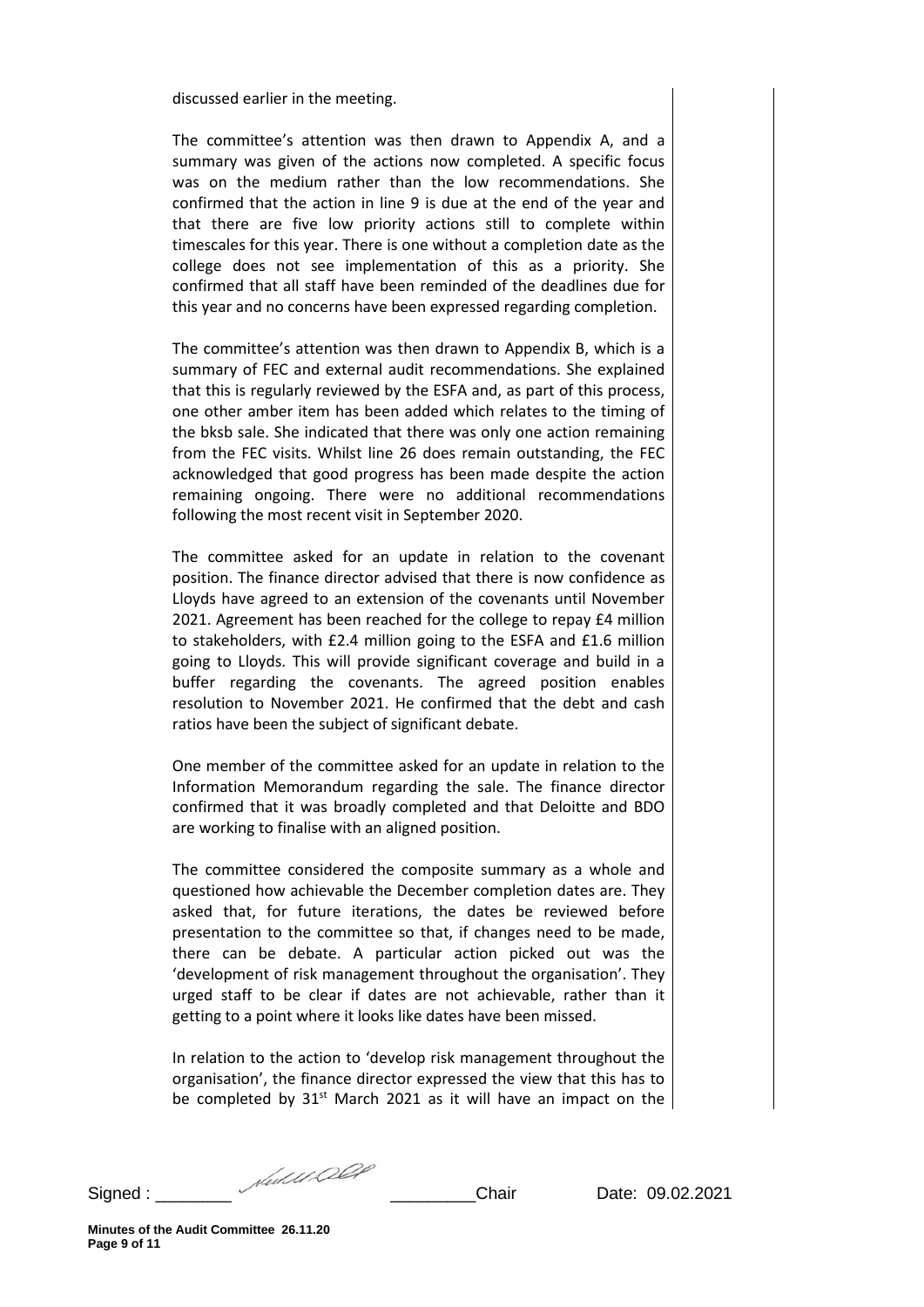curriculum planning processes. It was agreed to change the completion date for this aspect to 31<sup>st</sup> March 2021.

AGREED: to note the content of the update provided.

#### **12 UPDATED ANTI-FRAUD CHECKLIST**

The finance director introduced this item and explained that the ESFA have amended their checklist, which is why an update has been completed. This is a mechanism for the college to update on areas of risk that have been identified by the ESFA. All agreed that there was a need to continue to monitor fraud, particularly those aspects which may arise in relation to subcontracting.

AGREED: to note the content of the update provided.

#### **13 RISK MANAGEMENT – COLLEGE REGISTER 2020/21**

The finance director introduced this item and drew governors' attention specifically to the red RAG-rated arrows, which show where risks may have increased. A particular item brought to the committee's attention was in terms of subcontracting, which represents circa £4 million of the college's turnover. The finance director explained that some subcontractors are having difficulty, particularly regarding Jobcentre Plus referrals as they have, in the main, put a hold on any referrals for classroom-based activity. It is known that one subcontractor has furloughed the whole of their workforce, therefore this is an area of increased risk. The committee were advised that the college is undertaking reviews for each and every subcontractor to better understand the actual position, and it is likely that this will lead to some changes in contract allocations. He advised that the college was reflecting the risk by reducing income forecasts within subcontracted activity.

Another risk specifically brought to the committee's attention was in terms of apprenticeship provision. He explained that there were a lot of delayed starts. Pipeline is strong; however, there are delays in processes/paperwork and starts and, as a consequence, the college is taking a very cautious approach. An example given was in the hair and beauty sector, where current COVID constraints mean that apprentices are not in a position to start in the workplace.

In considering the update, one minor typographical error was noted on line 17: i.e. the reference to bksb management accounts in one of the right-hand columns is an error.

The committee were happy to note the content of the update provided but requested that more time be allowed at the next Director meeting for in-depth discussion. It was also agreed that this would be Governance 2021

Feb.

Signed : \_\_\_\_\_\_\_\_ \_\_\_\_\_\_\_\_\_Chair Date: 09.02.2021